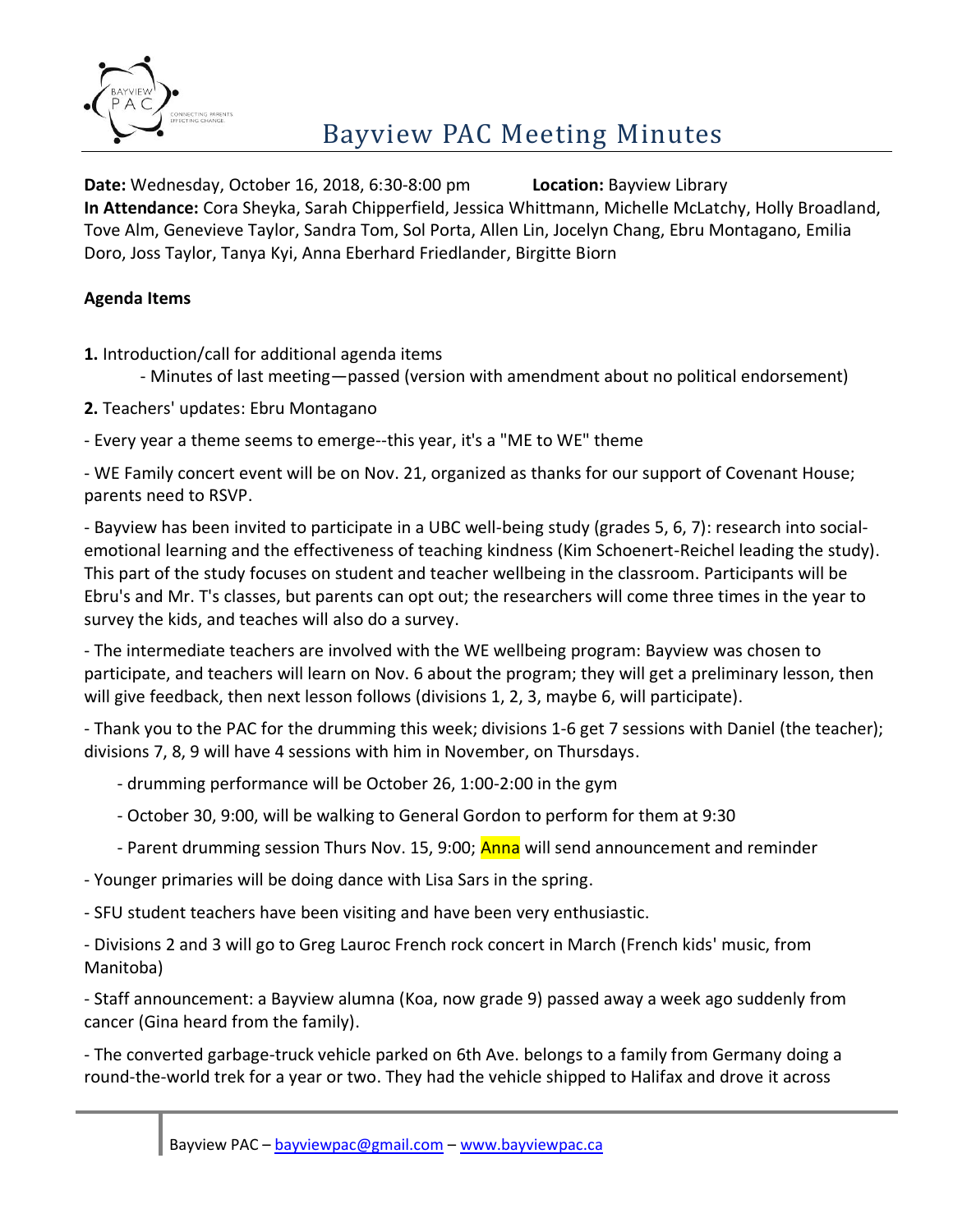

# Bayview PAC Meeting Minutes

Canada, and now are driving down to the tip of South America. The family's three elementary-age kids have been invited in to Bayview to experience a bit of Canadian school.

- Intermediate classes are involved in student elections, looking at the Vancouver municipal ballot and choosing candidates; teachers count and phone in their results, and the elections board tallies and announces the school results along with the regular election results

- Grade 7s will be reprising their *Thriller* performance at the Howl

### **3.** Principal's update: Birgitte Biorn

- Family teams are up and running (groups are pretty much the same as last year, except for new kids and those who left); first event was last week (get-to-know-you activity); next activity will be the pumpkin carving/illumination in the gym

- Sarah Schneiderman spoke at last week's assembly about our sister school in Nepal; new leadership there is keen to continue the relationship

- We will be continuing with same format for communicating student learning (as per last year's pilot program, with qualitative versus quantitative reporting)

- An assessment professional will be meeting with teachers
- Reports will be at the end of January and the end of June
- FreshGrade email/online reporting of activities/projects should now be in use by teachers

- The playground leaders program has started; staff from Kits high group of schools meet with 6/7 graders to teach them about playground leadership, then the uppers will facilitate play with younger students

- This year we started leadership differently: 6/7s asked to apply to be part of student council or to attend WE Day (Nov. 22). This is a big social-change concert at Rogers Arena, for students from around the province; headed by Free the Children organization; the message is to go out and make a difference; students who have attended will choose a charity local and global one to support; 18 tickets available students have to apply for them (2 staff, 16 students)

- This week and next week, groups of new SFU student teachers coming through to observe; different group every day, hosted one per classroom

### **4.** Treasurers' update: Emilia Doro/Joss Taylor

- Regular account: \$59,295.93; Gaming account \$15195.77
	- **-** Welcome-back carnival: Revenue: \$1886.62; Expenses: \$3815.00 Net Cost: \$1928.38 (last year's net cost was \$1801.87)
	- we need to figure out a way to come closer to breaking even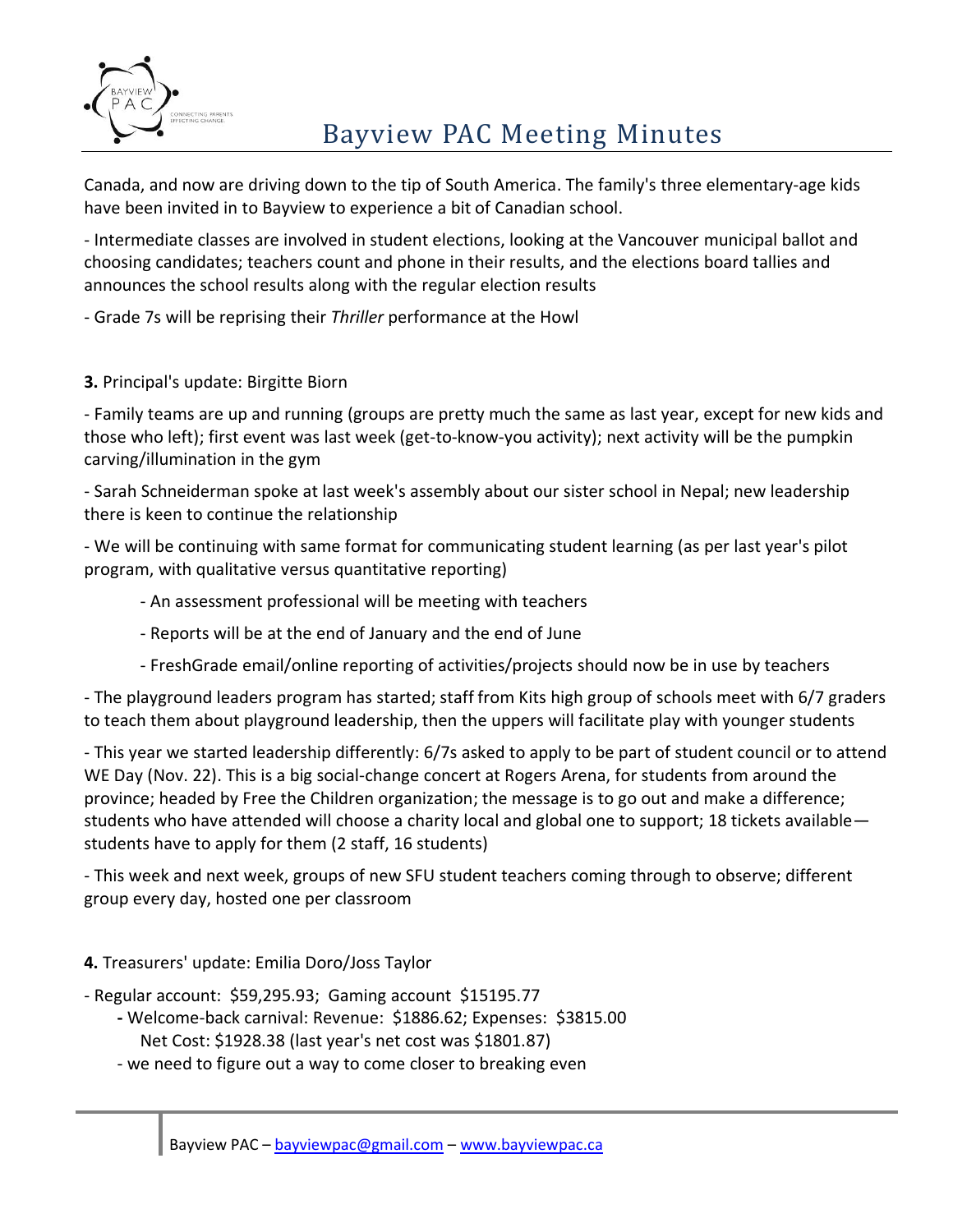

- Anna will send pictures of bouncy castles in under cover area to Tanya, for province to see the use of the area

### **5.** Seismic update: Tanya Kyi

The Seismic Advisory Committee met this week to discuss the final designs for our new Bayview. The architects have incorporated a lot of our parent priorities, as submitted at the first public information session:

- **Classrooms:** The classrooms in the new school are about the size of our existing ones, minus the cloakrooms. The hallways on both the main and second floor have collaborative spaces along the sides, so they're quite wide in many areas.
- **JKC and Preschools**: The preschool has been shifted so it now has windows and access to the main hallway. A room divider and storage are being finalized for the JCK space, to meet licensing requirements. The architects are working directly with Tyler Summers (JKC) on these.
- **Maximized outdoor play space:** There's a primary playground in the northeast corner; bamboo remains in the southeast corner at parents' request (possibly with a First Nations sharing circle/outdoor classroom space); an intermediate playground next to the dirt hill; a grass field in the northwest corner; multiple basketball courts. Entrances to the site have been removed from Collingwood Street to secure east side of site for playground. New site entrance added off Dunbar Street.
- **Grass field:** The grass field is smaller than our current one, but with new drainage will hopefully prove more usable. The field will be closed for the first year after construction, to allow grass to take root properly. New trees will be planted around the field's perimeter. New trees are required to replace the existing trees that are being removed from the site, this is a City of Vancouver requirement.
- **Covered space:** There are several covered spaces in the design. The largest one is on the south side (about where the current one is, though not as deep). There's a small covered area at the northeast corner and one along the east wall, created by the overhanging library on the second floor.
- **Performance Space:** While we won't have a traditional stage, there's an elevation grade difference between the JKC/lunchroom space and the gym floor level. When the acoustic wall is opened, the grade difference can serve as a raised area for students to perform with parents sitting in the gymnasium.

The designs show lots of wood panels and exposed wood beams, particularly in the corridors, library and gymnasium. Natural light has been prioritized throughout. Recognizing the problems with heat and ventilation at General Gordon, the architects have planned **glare shields and at least two opening/closing windows per room**, to increase airflow.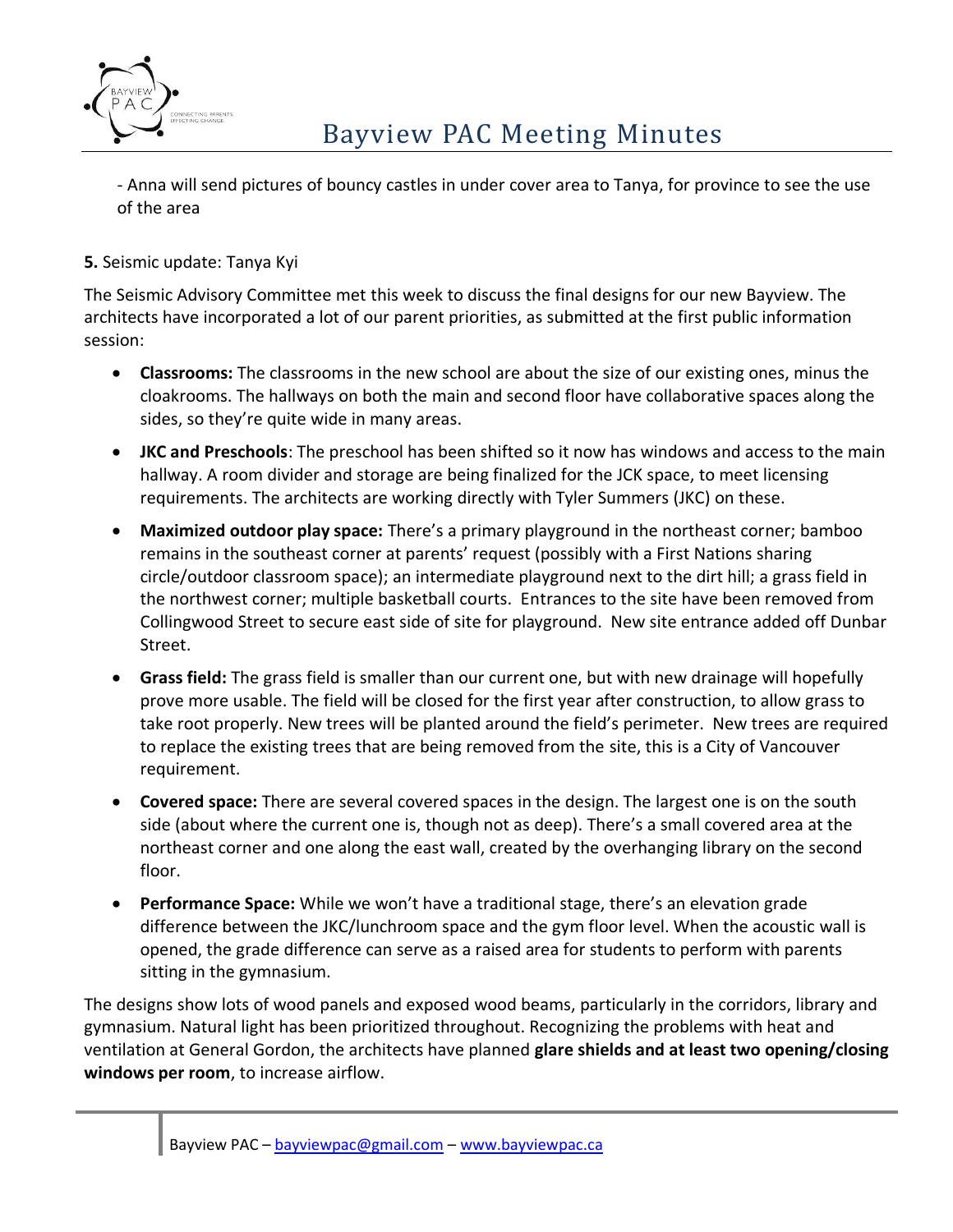

## Bayview PAC Meeting Minutes

Whether we move to the Queen Elizabeth swing space in **September 2019 or at Christmas 2019/2020** depends mainly on when we received the city permits.

The architects continue to work with groups of teachers, resource teachers, and JKC staff on final details. **A public open house will be held in the school gymnasium on November 7**.

- At the Queen Elizabeth swing site during new-school construction, we will have our own library in one of the portables, with part of our collection

- lunch room will be the QE one: we play while they eat, then they would go out when we go in to eat

- need to find out whether we would be able to use the gym at Queen Elizabeth for events such as the Howl during the new school construction

- If the school and the swing site will be open over the summer, parents and community could help with moving the school materials into the swing site

- Could the plan add a wall (e.g., a section of solid fencing, or similar) that the graduating classes could use for the traditional mural painting?

**6.** Fundraising for seismic rebuild needs to begin. Some ideas:

- Hold an open-house type of event to celebrate the old school building before it gets demolished? Emilia has had a lot of interest from Facebook postings about school artifacts and memories. Maybe have a rummage sale for teachers to unload materials while they're packing up
- Fundraising: do a thermometer (or other visual that might be more intuitive to the digital generation), with a goal of \$150,000
- Sell naming rights to bricks for sponsor to buy, that could be used to make a path or a little patio with benches; maybe also name benches
- Design a custom Bayview Monopoly board with squares sponsored by local businesses (to cover printing costs); then sell through school and through the local businesses; up-front cost for manufacturing the board is about \$40,000

**7.** Halloween Howl (Friday, October 26)

- Volunteers still needed: Valia Thorburn sent volunteer sign-up sheet for us to see the status
- looking for two parents to do last few door shifts: 7-7:30 (Anna) and 7:30-8 (Michelle and Holly)
- could use more cleanup volunteers, and maybe setup
- need one more pizza-selling volunteer
- add juice boxes and water, and buy plenty—people were thirsty last year
- sell the freezies left over from the carnival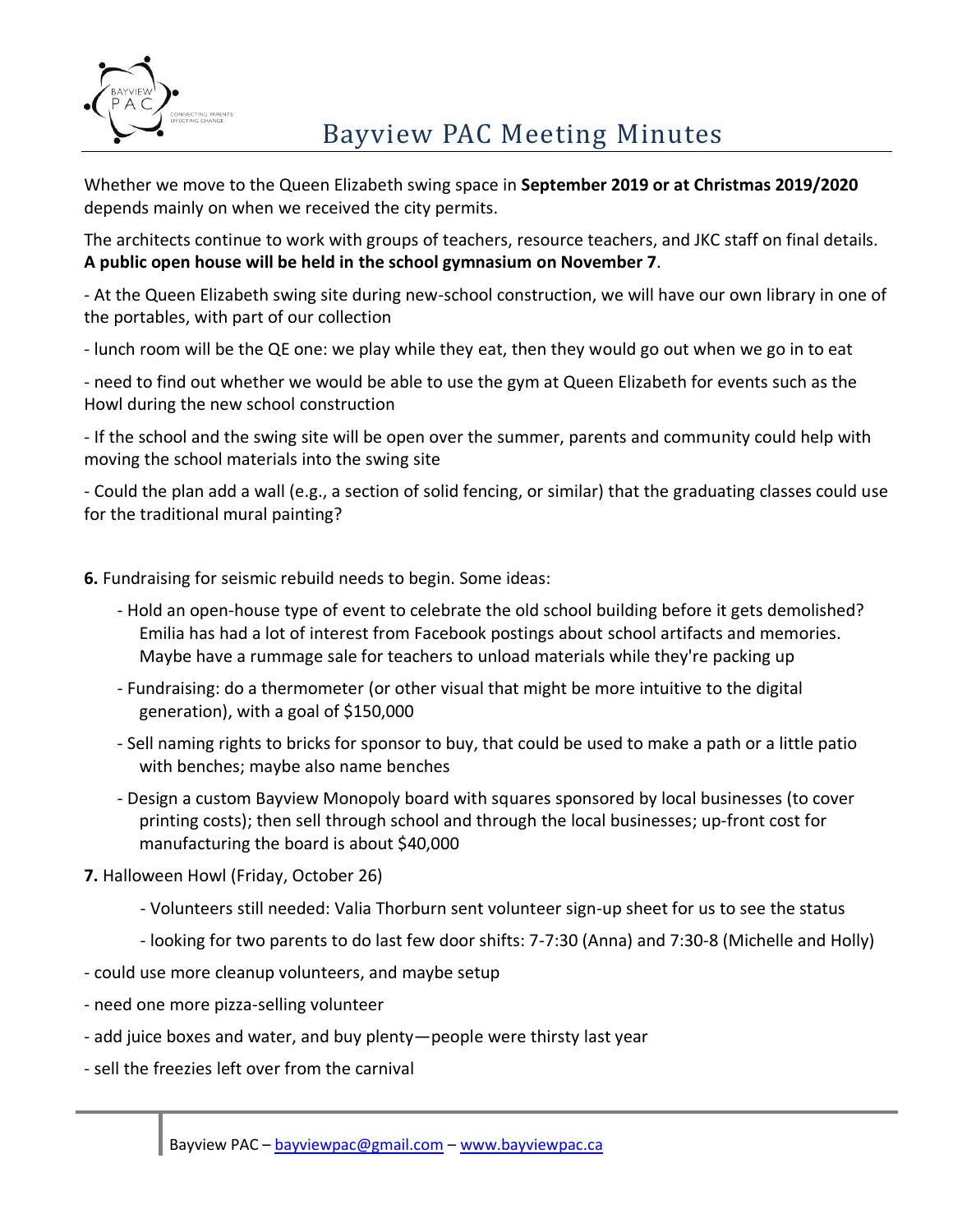

# Bayview PAC Meeting Minutes

- don't have confirmation yet from preschool re. doing a bake sale; Sarah will follow up with them
- JKC will be organizing activities and games
- **8.** Holiday Market (Saturday, Dec 8): Emilia Doro
- The event will run 10am-2pm this year
- We will do pre-sales as before; coffee, tea, wreaths, trees, candy
- For the bake sale, will need people to donate baked goods
- Photographer needed for photos with Santa
- Hot dog sale
- Teachers will be asked to make crafts in class for sale
- We will rent tables to craft vendors; price will be \$30 per table
- Maybe do a sock drive or toy drive
- **9.** Bayview merchandise: Emilia Doro

- We will probably be doing tote bags and water bottles, adult T-shirts, and sticker printed by same company that does hoodies

- The company can do a Bayview website where people can order stuff
- Hilary Miles print of the school—get reproductions of this for sale? Emilia will ask Chris

#### **10.** Christmas hampers for Hastings School (our sister school)

- Joss will touch base with Tanya about contacting the community coordinator to see what the school needs

- Maybe have some divisions do hampers for the Immigrant Services Society, and other divisions do the kind of support the school requests (e.g., gift cards, etc.)

- **11.** Gala update (February 22): Joss Taylor
- The first planning meeting will be on Tues Oct 23 at 1:30
- Vacancies for lead committee positions have been filled
- 12. PAC coordinator positions now partly filled